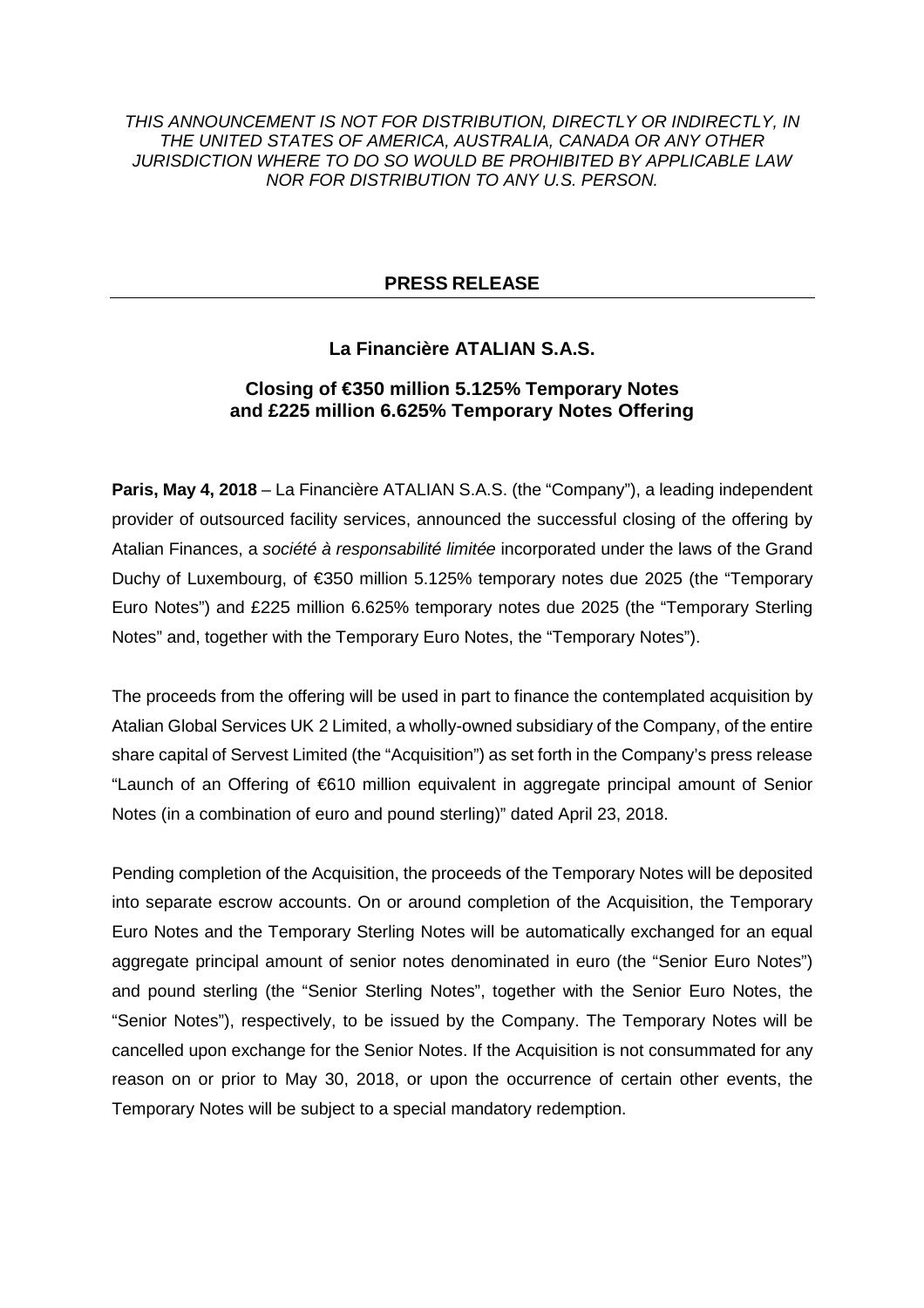### **About ATALIAN:**

ATALIAN is a leading international provider of facility services operating in 31 countries on 4 continents (Europe including France, Asia, Africa and the US), with total consolidated revenue of €2.0 billion for the twelve months ended December 31, 2017. With 72,000 employees, ATALIAN serves a diverse range of more than 28,000 customers in the private and public sector, offering a broad range of services including cleaning, technical maintenance and facility management, security, reception, landscaping and energy management.

More information about ATALIAN, including with respect to its financial condition and results of operations, has been made publicly available on our website at the following address: http://www.atalian.com.

#### **Important Regulatory Notice**

This press release is for information purposes only and does not constitute a prospectus or an offer to sell or the solicitation of an offer to buy any security in the United States of America or in any other jurisdiction. Securities may not be offered or sold in the United States of America absent registration or an exemption from registration under the U.S. Securities Act of 1933, as amended (the "Securities Act"). The Notes have not been and will not be registered under the Securities Act and will be offered and sold in the United States only to qualified institutional buyers in reliance on Rule 144A under the Securities Act and outside the United States to non-US persons in offshore transactions in reliance on Regulation S under the Securities Act. This communication is only being distributed to and is only directed at, persons who (i) are investment professionals falling within Article 19(5) of the Financial Services and Markets Act 2000 (Financial Promotion) Order 2005, as amended (the "Financial Promotion Order"), (ii) are persons falling within Article 49(2)(a) to (d) (high net worth companies, unincorporated associations, etc.) of the Financial Promotion Order, (iii) are outside the United Kingdom, or (iv) are persons to whom an invitation or inducement to engage in investment activity (within the meaning of section 21 of the United Kingdom Financial Services and Markets Act 2000 ("FSMA")) in connection with the issue or sale of any Notes may otherwise lawfully be communicated or caused to be communicated (all such persons together being referred to as "relevant persons").